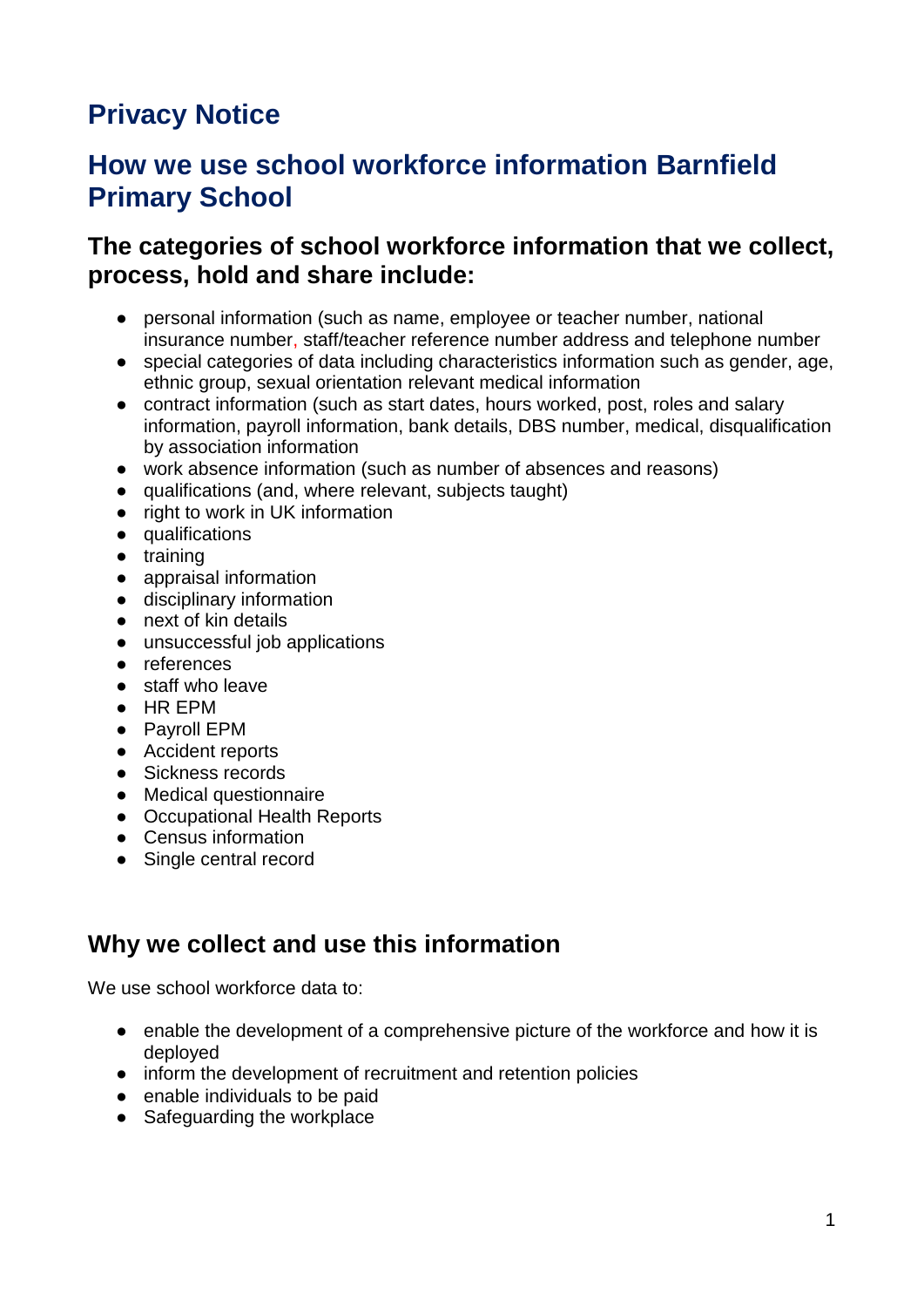# **The lawful basis on which we process this information**

We process this information under

- The Education Act (various years)
- The Education (Pupil Registration) (England) Regulations
- The School Standards and Framework Act 1998
- The School Admissions Regulations 2012
- Children and Families Act 2014
- The Special Educational Needs and Disability Regulations 2014
- Census workforce Education Act 1996
- Article 6, and Article 9 (GDPR)
- Article 23 GDPR (Restrictions prevention, investigation and detection of crime)

For regulations relating to the School Workforce Census – see the DfE website <https://www.gov.uk/education/data-collection-and-censuses-for-schools>

### **Collecting this information**

Whilst the majority of information you provide to us is mandatory, some of it is provided to us on a voluntary basis. In order to comply with data protection legislation, we will inform you whether you are required to provide certain school workforce information to us or if you have a choice in this.

### **Storing this information**

We hold school workforce data for varying lengths of time depending on what the information is.

We follow the guidelines from the DfE and the Information and Records Management Society relating to Data Storage:

Short After event PLUS 1 YEAR Plus 5 YEARS Staff leaving the school Long term records

For further information please contact the school, office@barnfield.barnetmail.net

#### **Who we share this information with**

We routinely share this information with:

- our local authority, (Barnet Council)
- the Department for Education (DfE)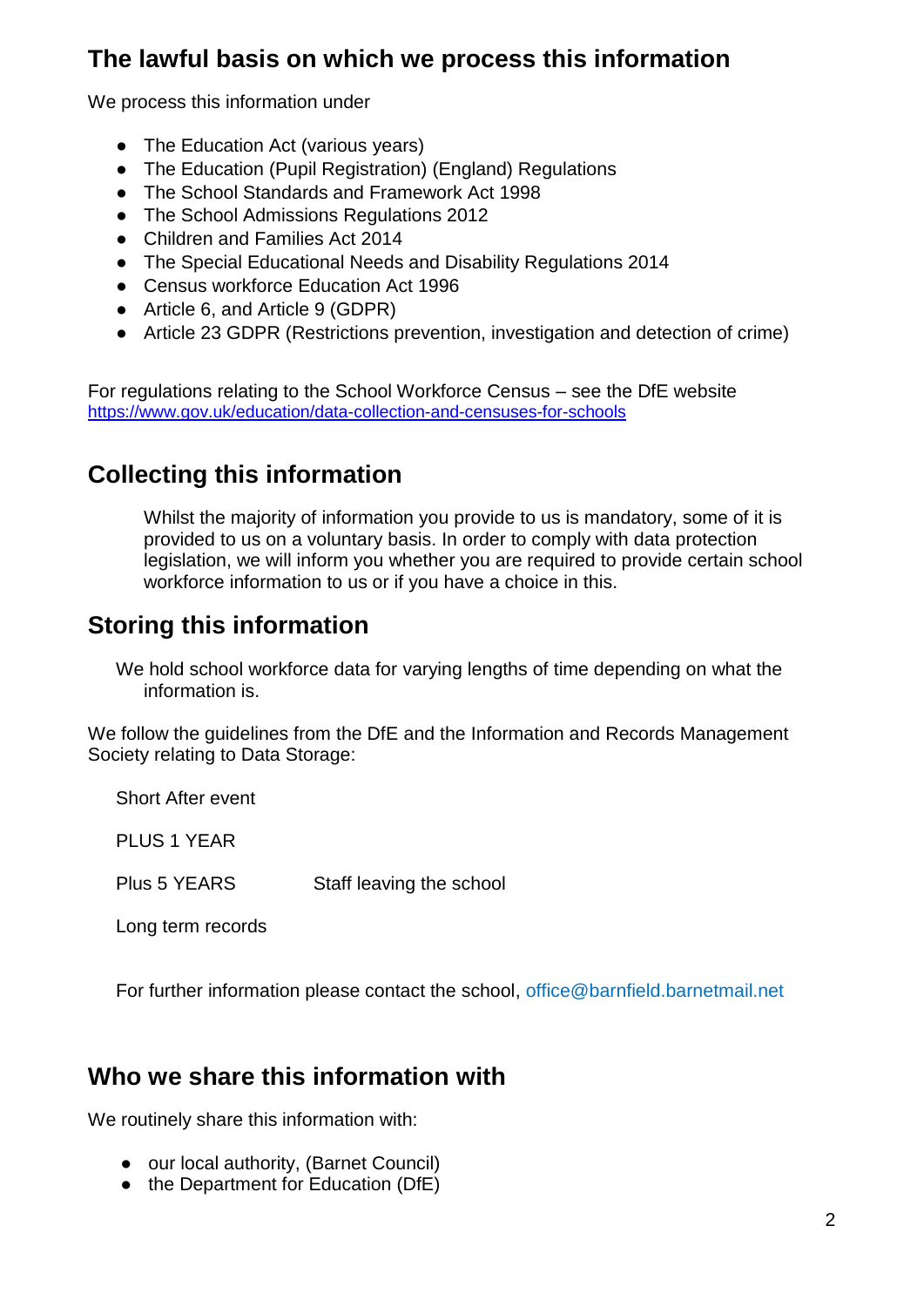- other organisations, e.g. Capita via Barnet,
- West Yorkshire Pension Fund
- Personnel via EPM
- DBS via EPM
- Parent Hub
- Platinum IT ICT services access for rectification
- Arbor MIS
- Sophos
- Google Suite
- Online learning resources (Purple Mash)
- London Grid for Learning
- Atomwide
- Senior leaders (phone contact details of staff)
- CPOMS
- Any other person/company or onganisation in reasonable corcumstances

## **Why we share school workforce information**

We do not share information about workforce members with anyone without consent unless the law and our policies allow us to do so.

#### **Local authority**

We are required to share information about our workforce members with our local authority (LA) under section 5 of the Education (Supply of Information about the School Workforce) (England) Regulations 2007 and amendments.

#### **Department for Education (DfE)**

We share personal data with the Department for Education (DfE) on a statutory basis. This data sharing underpins workforce policy monitoring, evaluation, and links to school funding / expenditure and the assessment educational attainment.

# **Data collection requirements**

The DfE collects and processes personal data relating to those employed by schools (including Multi Academy Trusts) and local authorities that work in state funded schools (including all maintained schools, all academies and free schools and all special schools including Pupil Referral Units and Alternative Provision). All state funded schools are required to make a census submission because it is a statutory return under sections 113 and 114 of the Education Act 2005

To find out more about the data collection requirements placed on us by the Department for Education including the data that we share with them, go to [https://www.gov.uk/education/data-collection-and-censuses-for-schools.](https://www.gov.uk/education/data-collection-and-censuses-for-schools)

The department may share information about school employees with third parties who promote the education or well-being of children or the effective deployment of school staff in England by:

- conducting research or analysis
- producing statistics
- providing information, advice or guidance